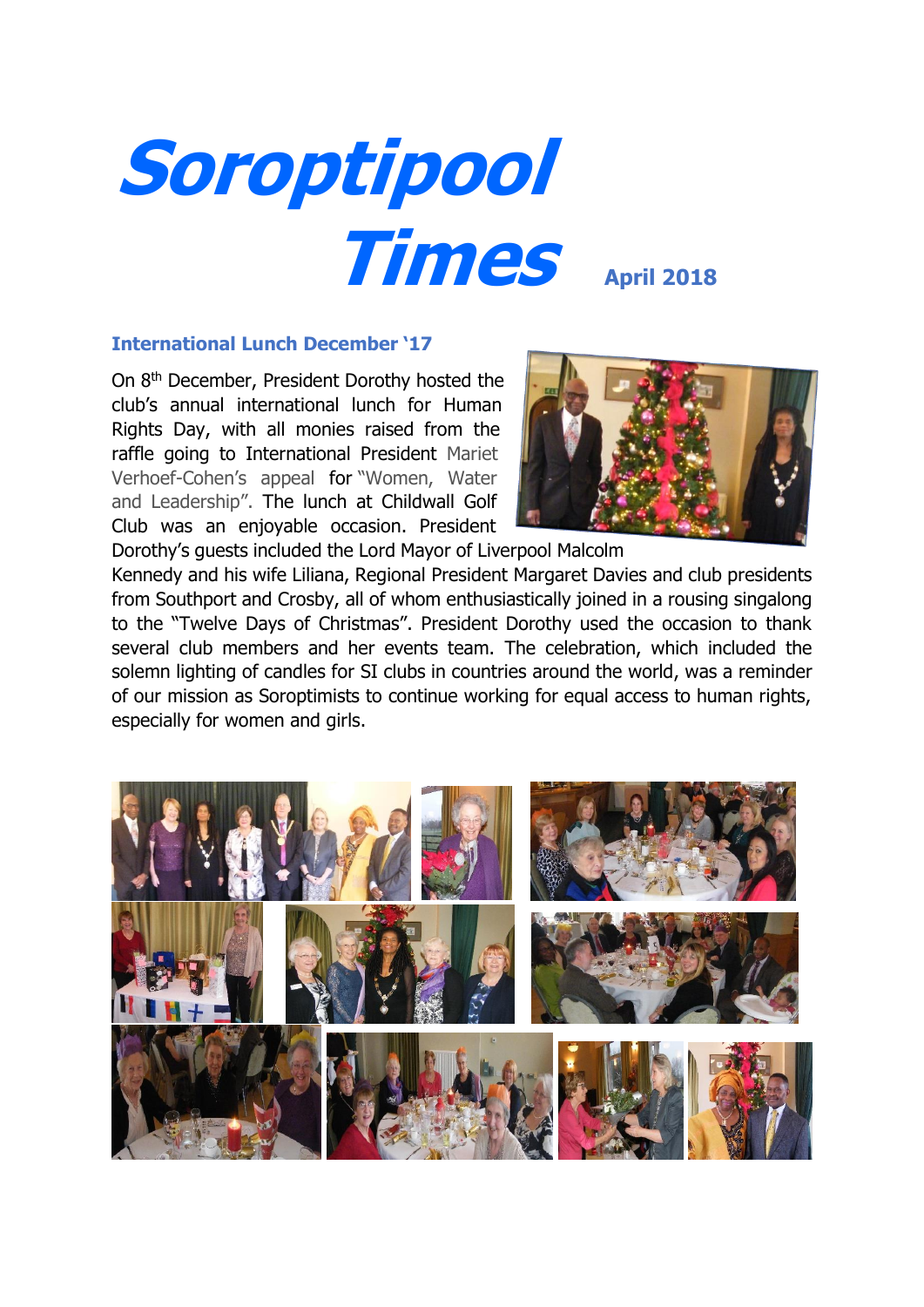# **Regional President Margaret's Lunch at Park Hotel**

Regional President Margaret Davies hosted a delightful lunch at The Park Hotel, Charnock Richard on Saturday 27th January, for Presidents and other club officers of the South Lancashire Region, at which the guest speaker was our Federation President – Susan Biggs. Sue is a regular visitor to our region and as always, she spoke with great feeling and passion, but this time she asked our members to think hard about the future of how they would like to see SIGBI go forward. Suzie Widnall and Anne Grimes attended on behalf of President Dorothy and were certainly given food for thought, while enjoying meeting up with other officers from the region.



**\_\_\_\_\_\_\_\_\_\_\_\_\_\_\_\_\_\_\_\_\_\_\_\_\_\_\_\_\_\_\_\_\_\_\_\_\_\_\_**

# **SI Liverpool celebrates "Fairtrade Fortnight**"



Club members joined in the "Fairtrade Fortnight" celebrations at our Club meeting in February. We were invited to sample a variety of Fairtrade chocolates brought by one of our members. We couldn't make up our minds as to our favourite, so of course, we had to taste again! Thanks Marie for the chocolates! We could not resist them. Thanks also for raising awareness of

# **Raise our Banner, Raise our Profile!!**

To mark International Women's Day #PressforProgress 2018, one of our members took the

**\_\_\_\_\_\_\_\_\_\_\_\_\_\_\_\_\_\_\_\_\_\_\_\_\_\_\_\_\_\_\_\_\_\_\_\_\_\_\_**

club banner to display in Garston Library. This generated such interest we were requested to take the banner to Toxteth Library too. We were also invited to an event entitled 'Inspiring Entrepreneurs', attended by two club members. It was an informative day, one of the speakers being an inspirational woman who started her business 10 years ago and now sells her products worldwide including China and USA. A great way to share news about Soroptimism too!

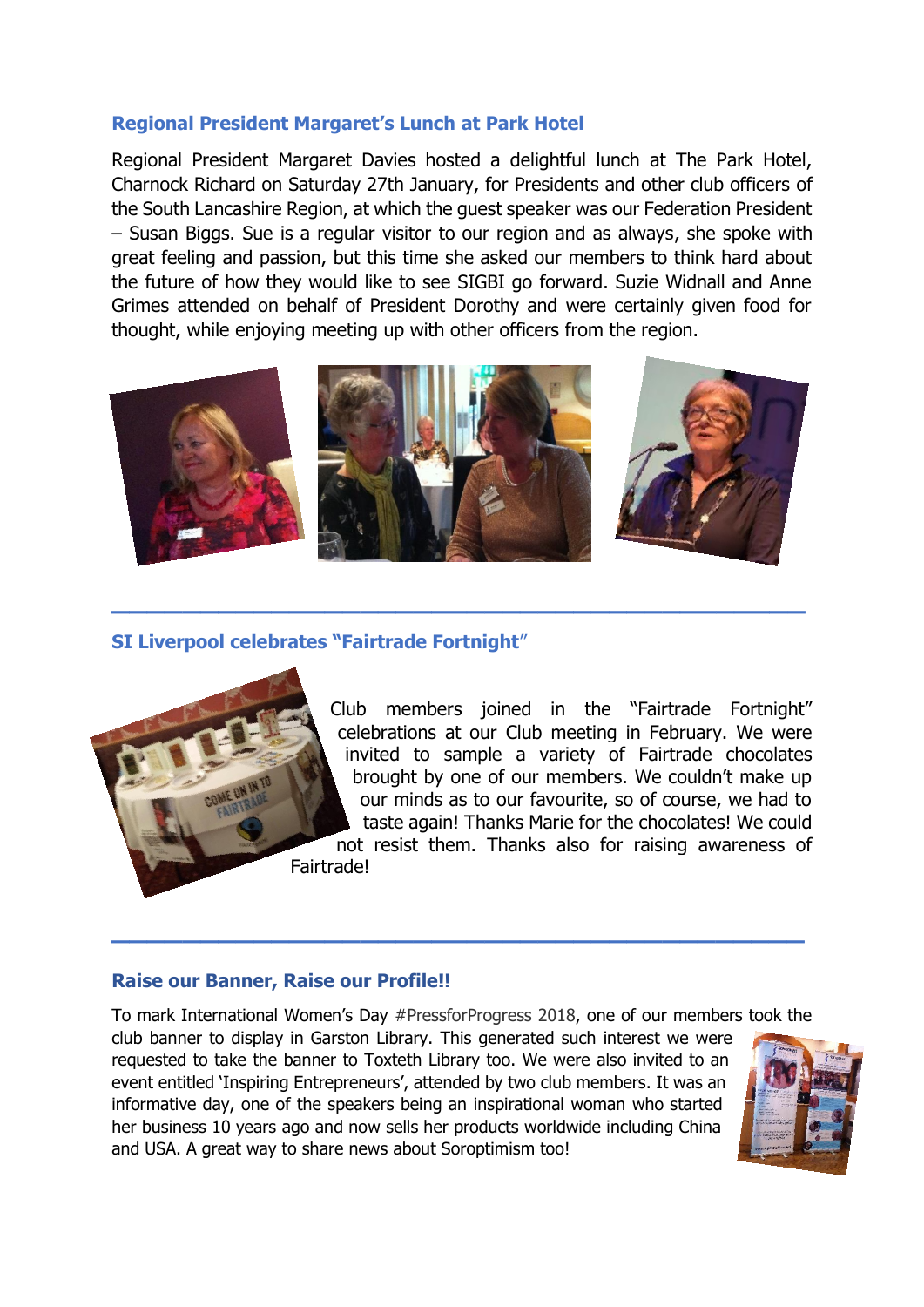# **91st Charter Lunch at Woolton Golf Club**



The 91<sup>st</sup> Charter lunch was held at Woolton Golf Club in February on a crisp and sunny winter's day which highlighted the beautiful surroundings of the venue. The event was very well attended by members and their guests, including members from other local Soroptimist clubs of Southport, Crosby, St. Helens, Bootle, Widnes and Heswall. President Dorothy warmly welcomed the Lord and Lady Mayoress of Liverpool, Malcolm and Liliana Kennedy and Regional

President Margaret Davies. All enjoyed a delicious carvery

meal, followed by entertainment from the lovely Sarah Chidlow who performed songs from the shows, with everyone happy to join in.



#### **Big Bad Feminists celebrate International Women's Day!**



On 8th March Sue, Katrina and Elaine took part in the Big Bad Feminist Quiz held at Frederik's Bar in Hope St, L1. Luckily for us, we were joined by three ardent feminists, Meg, Ben and Julian and together our "Wooden Spoon Team" came a respectable fifth overall. The whole room found the questions hard though and thankfully, great cocktails and pizza fuelled our brains to keep us going. One thing we did learn was that at the present rate of progress, women

will not achieve global equality with men for another 200 years! Surely this is not acceptable -as Soroptimists, we need to step up our efforts!

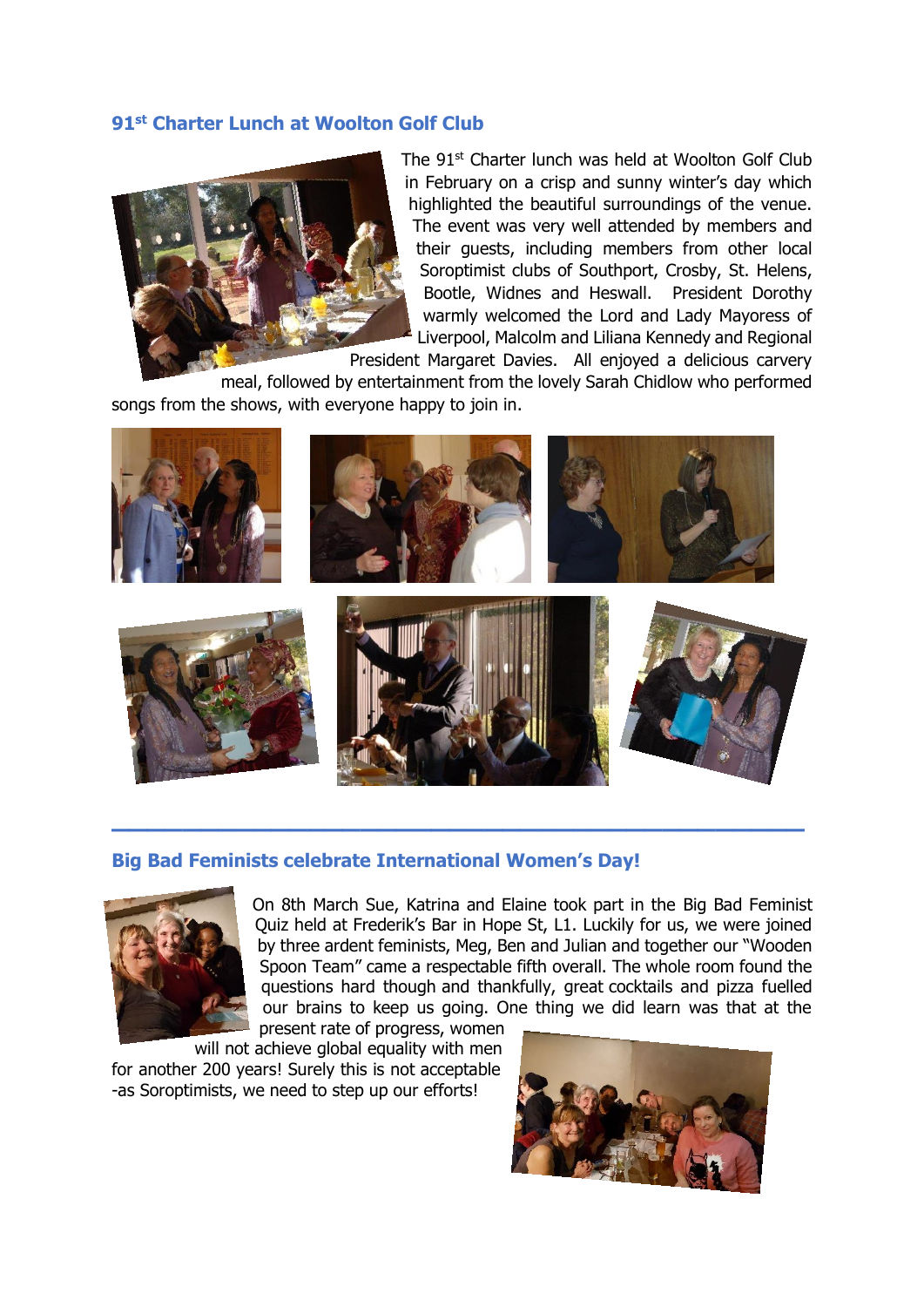# **Charity Supper**



For International Women's Day, some lucky club members enjoyed a great evening, hosted by Maureen Walsh in her home. Names had to be drawn out of a hat, so popular was the event. Maureen cooked a delicious 'scouse' supper in aid of President Dorothy's charity, Sickle Cell anaemia. Each guest paid £10 to attend and all funds were for the charity. Even more was raised when Sharon Smith brought along home-made gifts for sale.

These included jewellery, greeting cards and Easter gifts which went down very well. Our 'butler' for the evening was Gerry, husband of Geraldine. He did a wonderful job making sure we were well fed and watered and even did the washing up! A great sociable evening! Thank you, Maureen!



#### **New members at regional meeting**

Eight club members represented SI Liverpool at the regional meeting at Leigh on Sat  $10<sup>th</sup>$ 

**\_\_\_\_\_\_\_\_\_\_\_\_\_\_\_\_\_\_\_\_\_\_\_\_\_\_\_\_\_\_\_\_\_\_\_\_\_\_\_**

March. It was great to have three of our newer members present, some for the first time. Mary, Debra and Elaine enjoyed renewing aquaintances and sharing ideas with members from other clubs in the region, friendships already forged at the new Members lunch in September and through the bowls competition too! This is what is at the heart of Soroptimism and it was an enjoyable day!



# **1918 Club Centenary Invitation**



President Dorothy received an invitation from the 1918 Club to a lunch at the Adelphi Hotel on 12<sup>th</sup> March as part of the club's centenary celebrations The 1918 Club was spearheaded by two women Eleanor Rathbone and Elizabeth Macadam who founded the club in order to give women the opportunity to meet socially and to engage in contemporary issues. Members of the 1918 Club included women who have made an impact in society and addressed equal rights for women, an aim very much at the heart of Soroptimism too. The 1918 Club meets fortnightly for a lunch followed by an invited speaker. Membership ranges between 30-40 in number. President Dorothy was made very welcome and club members were very interested

to hear of the work of Soroptimists. The 1918 club may well be the oldest continuously existing women's club in Liverpool.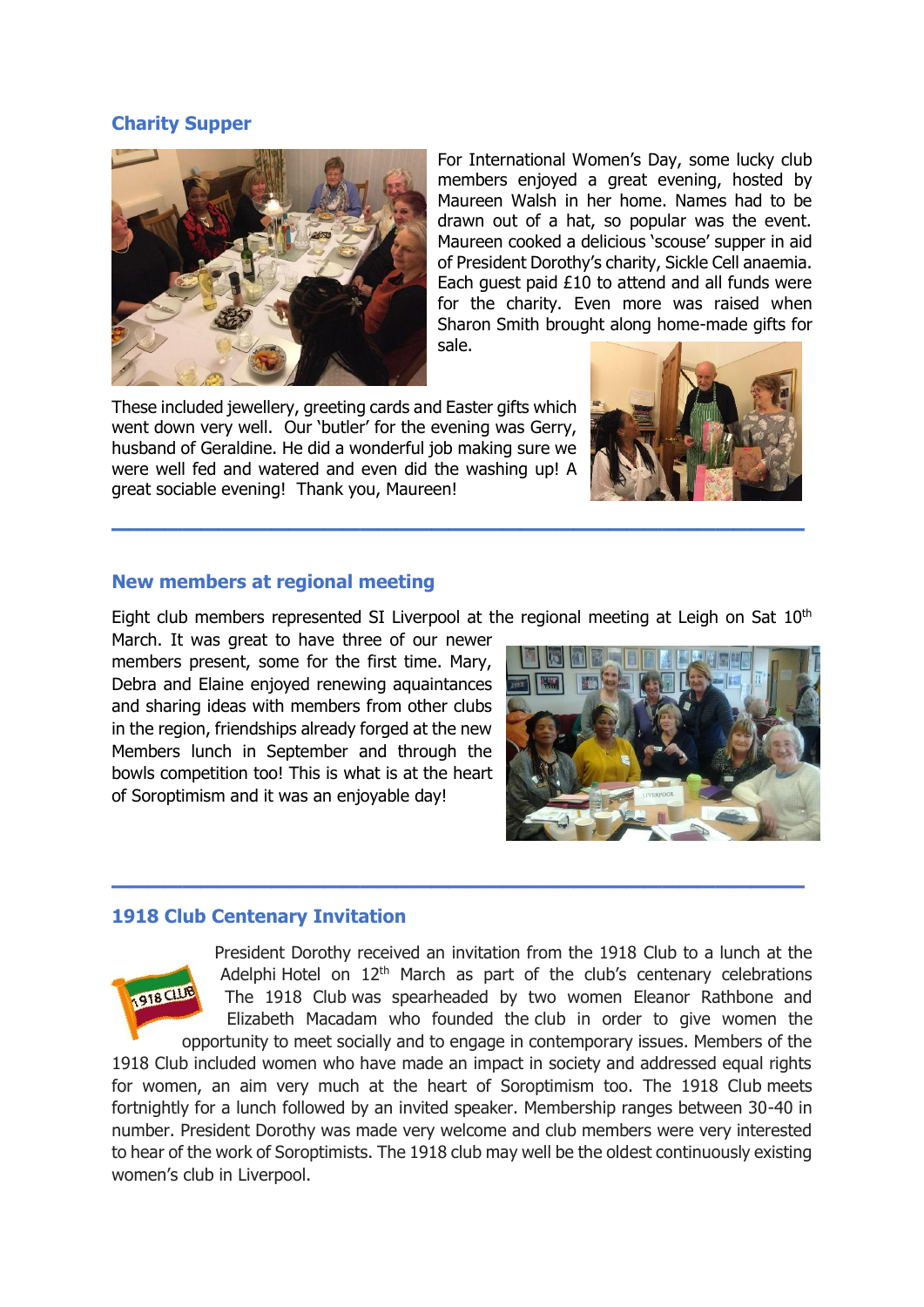#### **'Where Are All The Jobs?'**

On 3rd April, Elaine attended the Liverpool Girl Geeks 'Meet Up', entitled 'Where Are All The Jobs?' We listened to a discussion between 5 suitably qualified local leaders from the technology industry, from Liverpool and Manchester, talking about new job opportunities. You heard it here first - Jo Morfee, a Liverpool 'Girl Geeks' director for the Department of Education, is helping to develop new educational qualifications. These are to be called - Technical levels



(T levels), in acknowledgment that there is now a whole generation that has grown up around technology and it is about time that educational qualifications reflected this. Together with the fact that there is also an acute shortage of suitably skilled and qualified technical workers for the UK's developing technological businesses, we should be encouraging young girls and women to seize these learning opportunities.

**\_\_\_\_\_\_\_\_\_\_\_\_\_\_\_\_\_\_\_\_\_\_\_\_\_\_\_\_\_\_\_\_\_\_\_\_\_\_\_**

#### **Easter Eggs for Centre 56**



Centre 56 is a local non-profit organisation based in Kirkdale, Liverpool. The centre provides childcare, information and support for women and children who have suffered from or are at risk of domestic abuse. SI Liverpool has support the centre for over 30 years now. This year we asked what the centre would appreciate from the club and we were asked to buy Easter eggs for the 44 children who attend the centre. Thanks to the resourcefulness of one of our members who noticed a local supermarket was running an offer ' Buy 2, get 2 free', the eggs were bought and delivered to a very grateful 'Centre 56' well in advance of the Easter deadline . All at a bargain price, though the effects for the children is priceless! Pictured is our very own Easter Bunny Glenys with a very happy member of staff.

# **A Vintage Night in Southport**

President Dorothy and Elaine attended the 'Vintage Fashion Show' held by SI Southport on 6th April. The show was promoted by 'Mary Jones Vintage & Glamour' with a 1950s theme. After a welcoming drink on arrival, guests enjoyed a dazzling display of fashion through the first decades of the 1900's, leading to a celebration of post war style and ingenuity that was the 1950s.



Guests then enjoyed scampi or chicken in a basket, a gourmet meal reminiscent of the era. Finally, they were able to indulge in one of a Soroptimist's favourite activities, 'shopping', with all proceeds going to Water Aid and Local Charities. This was an enjoyable and fun evening!'

**\_\_\_\_\_\_\_\_\_\_\_\_\_\_\_\_\_\_\_\_\_\_\_\_\_\_\_\_\_\_\_\_\_\_\_\_\_\_\_**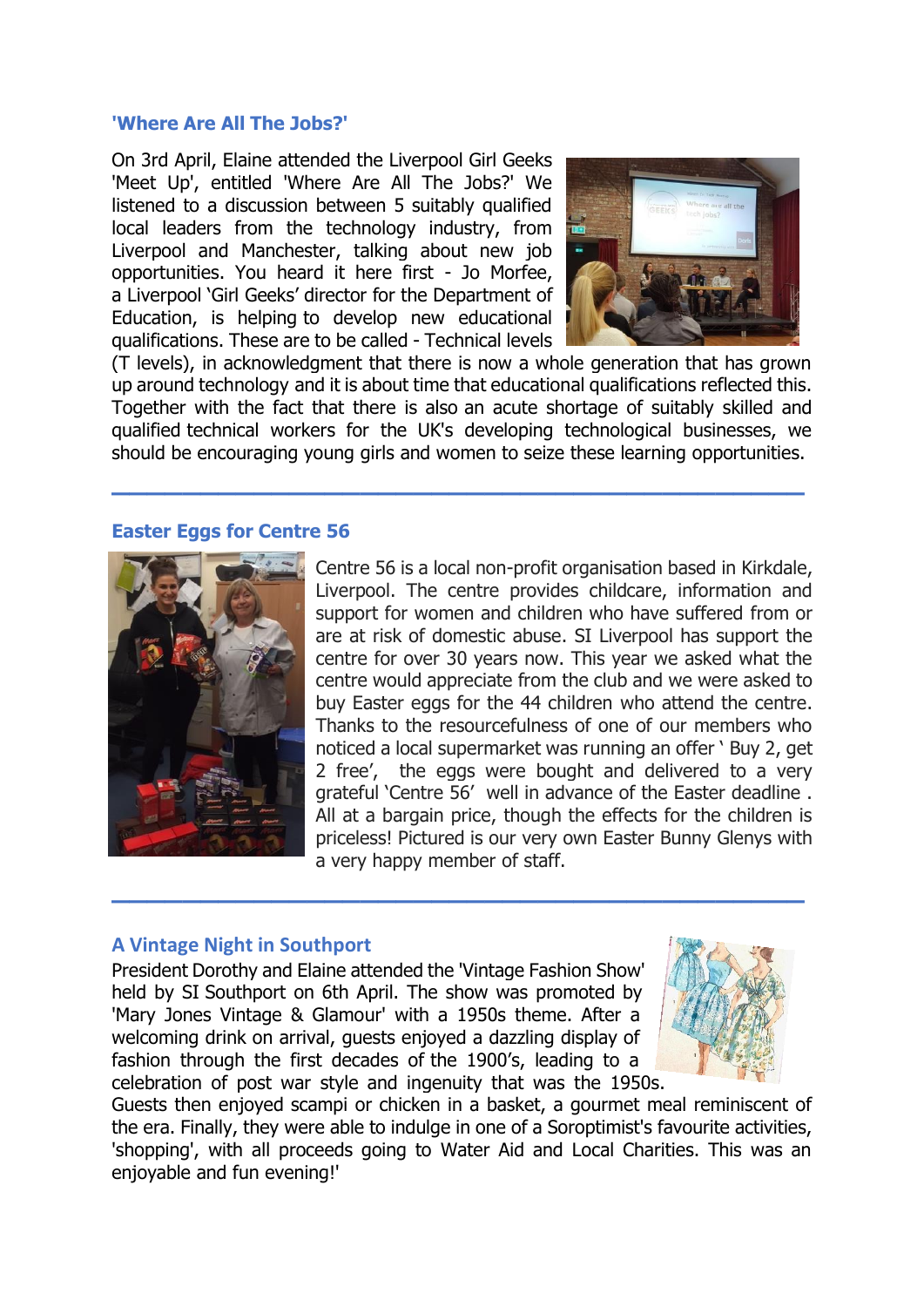## **Obituary for Gertrude Allen**



It was with sadness that we said our farewell to Trudie in February, after she passed away peacefully in hospital at the age of 97. She served a long career in teaching, most of which were spent as the headmistress of Alder Hey. She was a Soroptimist for over 40 years and one of our longest serving members. May she rest in peace.

# **A warm welcome for our club Ambassadors!**

President Dorothy has given sterling service carrying out her ambassadorial roles on behalf of the club. She and her husband were guests of President Christine at SI Bootle's Annual lunch in March and were accompanied by President- Elect Dorcas and PAC officer Sue Woods. The venue, Hurston Hall in Scarsbrick, sits in the grounds of a beautiful Golf resort, with stunning views. President Dorothy was invited to respond to the Toast to the Guests. The lunch was well attended by club members, sister Soroptimists, families and friends.



President Dorothy also recently attended SI Warrington's Charter Lunch

at Statham Lodge Country House hotel. President Liz and club members were delighted that she had agreed to respond to the Toast to the Guests. This is lovely venue, owned by a Warrington club member so the food and entertainment was faultless! It has been a privilege, says President Dorothy, to learn more about the activities of other clubs.

**\_\_\_\_\_\_\_\_\_\_\_\_\_\_\_\_\_\_\_\_\_\_\_\_\_\_\_\_\_\_\_\_\_\_\_\_\_\_\_**

# …… and as we say a huge **Thank you to President Dorothy** as she steps down from office, we will let her have the last word!

"My Presidential year has been both a rewarding and an enriching experience and I would like to thank all of you for your unflinching support through this period.

My belief in inclusivity and team work were key factors in making a club and I hope you all have felt that you have been a valued and integral part of both the decision making and service delivery processes.

I have attended many functions as your ambassador. I feel extremely proud and elated to hear our club being fondly referred to as the Mother Club and with how much respect our daughter clubs hold us. No doubt we are all proud of our club and will continue working to up hold its norms and values. Indeed, as the saying goes: 'Make new friends, but maintain the old, one is silver and the other is gold'. The year has gone rather quickly for me and there have been happy and sad times as we have lost two long standing and much cherished members of our club, Iris and Trudie. They will always be in our thoughts.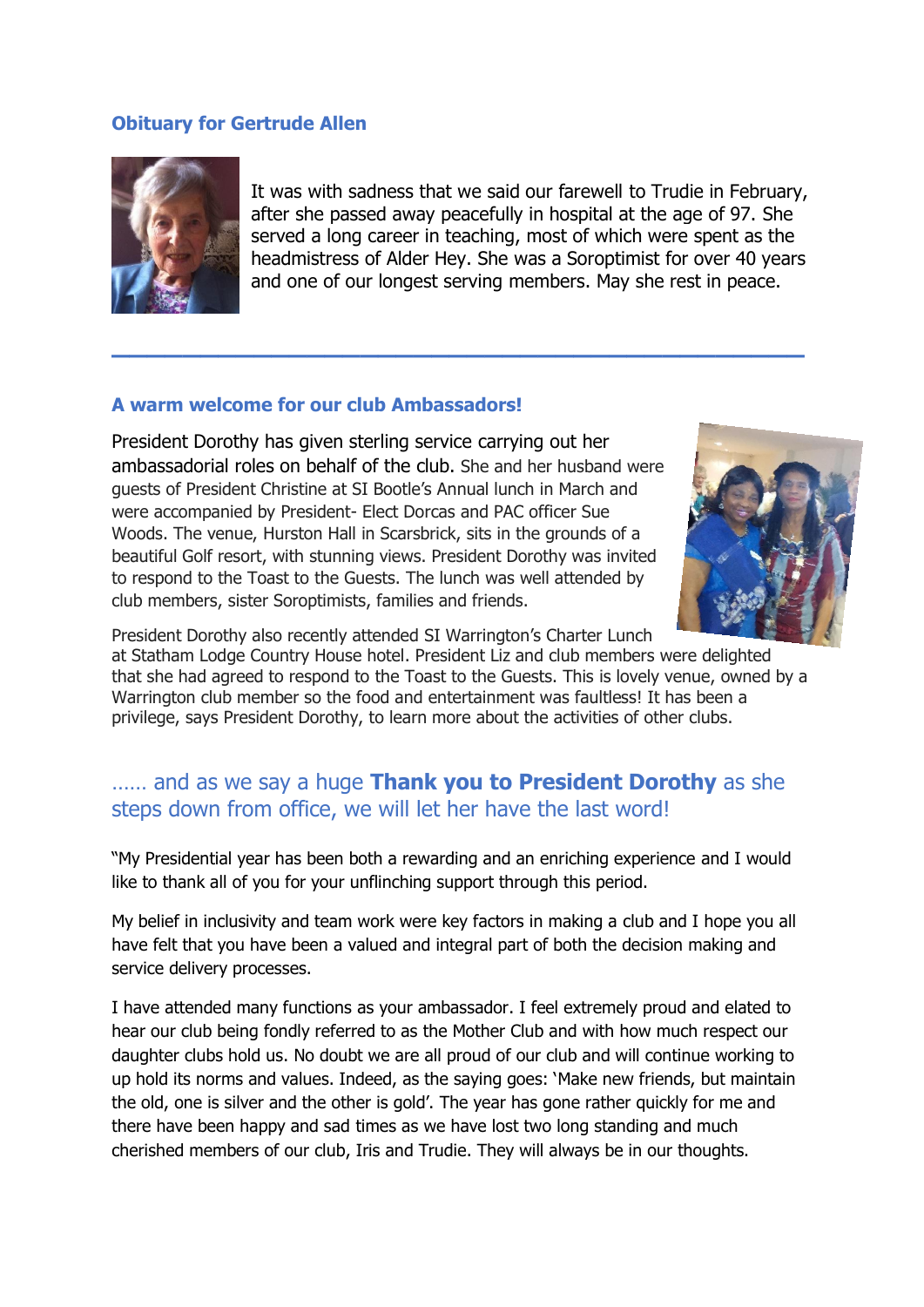I am pleased that one of our members, Anne Grimes, has been elected as Regional Membership Officer. She is an exemplary and hard-working person, who continues to inspire new and younger members in the service of Soroptimism. In the past year we have been successful in creating teams who have organised coffee mornings and official functions. We hope that through team work, more members will be able to join in the activities of the club.

I am pleased to note that our membership has increased. On behalf of the club I would like once more to welcome all new members to the club and hope you will be able to avail yourselves of the facilities in the club. New membership is an important aspect of the club's survival.

My vision was that as President I would be accessible if and when required, and I hope that I was able to fulfil this promise. I am profoundly grateful for all your support for my named charity Sickle Cell Support Group, Liverpool. This is a local charity that has been struggling for funding, and your fund raising will help both children and their mothers to cope with this life-threatening inherited blood disorder.

Our thoughts and Good Wishes go to Eileen McCue our secretary who is recovering from her operation. We pray for her speedy recovery and safe return to our club. We must also acknowledge our partners, families and friends who are always there when we need them and are willing to contribute to the smooth running of the Club.

We still need to explore those hidden talents that will further strengthen our achievements for the club. We know that within our club we have talents and we hope members will feel empowered to step forward in order to volunteer and to share their skills improving the lives of women and girls.

Sue Woods will be leaving her position as our PAC Officer. We thank her for diligent work and the long service she has given to the club. Sue says she is having a well-deserved rest. I am also aware that other executive members will be stepping down. I want to thank them also for their unflinching effort in stepping up to take our club forward. We look forward to the new members who will join the new executive. We thank you all.

As I leave Presidential office, I leave a club that is vibrant with a strong Executive Team. I will continue to support our club in a different capacity. I have always based by beliefs on the 3C's- Communication, Commitment and Collaboration and I feel this links with The Vision, Mission, and Principles of Soroptimism.

I wish to personally thank Judith Harris who kept our club afloat by volunteering to take on the secretarial role even though she had her own role as Treasurer.

Finally to Dorcas, President Elect. We have known each other for many years. I thank you for your support and wish you all the best for your Presidential year.

Best Wishes to All.

Dorothy"